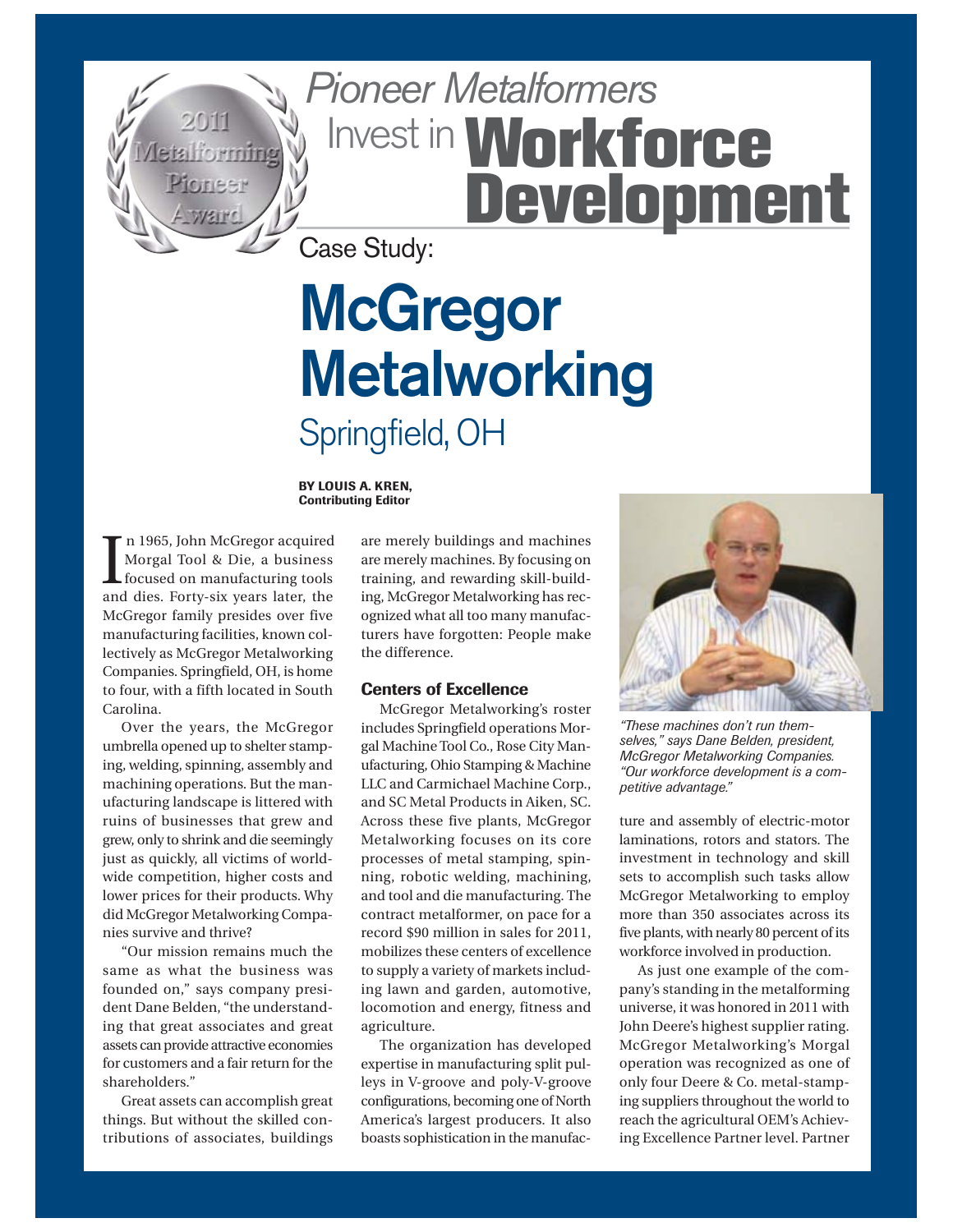

status is based on key performance categories such as quality, delivery, cost management, technical support and wavelength, a measure of participation with Deere to improve products and services.

#### **Skills Had to be Addressed**

Located in Southwestern Ohio, McGregor Metalworking once had its pick of experienced workers. Over time, those workers aged, bringing competition for new hires and creating the need to prevent quality associates from taking their talents elsewhere. Just as importantly, as McGregor Metalworking expanded, it began to teach basic and

advanced skills to bring associates up to speed on new equipment and technologies. "Metalworking skills are not transferring in the traditional way," says Belden.

At one time, skills were learned on the job, with older, seasoned employees helping newer hires. Employees became more familiar with equipment and processes, and learned tips and tricks from the more experienced personnel. In recent years, Belden explains, the workforce has become more transient. Experienced tool and die workers retired or lost their jobs during downturns, the same with machine operators. Now, a dearth of skills in the pool of potential employees makes training all the more important. Pay for Skills addresses these challenges.

"We talk a lot about our centers of excellence, but the equipment is only a small part of it," says Belden. "These machines don't run themselves, and workforce development is our competitive advantage."

#### **Pay for Skills Provides Pathways to Success**

McGregor Metalworking's Pay for

## **Training Gave This Trainer a Chance to Grow**

As a 22-yr. McGregor veteran, Dave Buxton has performed and overseen pressroom operations across all three shifts. Hired in a press helper at OSMI, Buxton joined the McGregor team for the benefits he lacked at his previous employer. Within 18 months, the quest for challenges led Buxton to transfer to quality control, and a few years after he went back into the pressroom. From there he moved to team leader on a newly created third shift, and later assumed supervisory positions on third and second shifts. Eventually, Buxton sought a first-shift position, even if it meant giving up supervisor duties. With his knowledge of multiple positions and departments, a training position seemed like a good fit—and it was.

"McGregor Companies gave me opportunities to pursue growth and accommodated my requests throughout my career here," Buxton says.

A true example of training the trainers, Buxton uses what he learned in Pay for Skills—knowledge that allowed him to grow at McGregor Companies—to provide advancement opportunities to current trainees. Does



*(Photo by Brock Cox)*

Pay for Skills really provide a better life for those who embark on the pathways? "I always look for advancement and growth opportunities," says Buxton. "Since I've been here there has not been a time where this company was not expanding, bringing in new processes or buying new equipment. The pay is very fair, especially the starting wage and the wage scale available after the levels of training."

> Skills plan compensates employees based on their level of training. Under this plan, hourly employees are paid solely on the basis of their skills, without regard to length of service. Training coordinators work with supervisors to coordinate training activities, ensuring that each employee reaches his maximum skill level. A pathway of training has been created for all production-related employees, taking them from new-hire status through each level of training. Pathways include press operation, material handling, secondary-machine operation, quality, material services, pulley spinning, resistance welding, robotic welding and assembly.

> Progression to higher training levels brings automatic pay adjustment. A press operator, for example, after achieving Level Four training that can be accomplished within 3.5 yr., will earn 40 percent more than his starting wage.

> In addition, achievement of Level Four qualifies an employee for National Institute for Metalworking Skills (NIMS) Level III credentials, upon passing the applicable tests; this also earns a pay raise. That is

significant, as NIMS is the only measure of standardization for employee training in manufacturing. McGregor Metalworking, the only NIMSaccredited metalforming company, according to Belden, offers other benchmarks along its Pay for Skills pathways that enable associates to earn NIMS Level I and II credentials. More than 60 percent of the company's production associates carry NIMS credentials.

"We talk to local human resources groups to benchmark our company," says Belden, "and based on that our pay scale and benefits outperform similar businesses."

McGregor Metalworking's training program begins with entry-level safety training, accomplished prior to an employee's first day of employment. Next comes a new-hire orientation—5 to 6 hr. of in-depth training on site-specific safety issues and state and federal requirements. Employees then embark on training pathways depending on their particular jobs. All employees must pass written and hands-on performance assessments in order to move on.

The job pathways also offer some-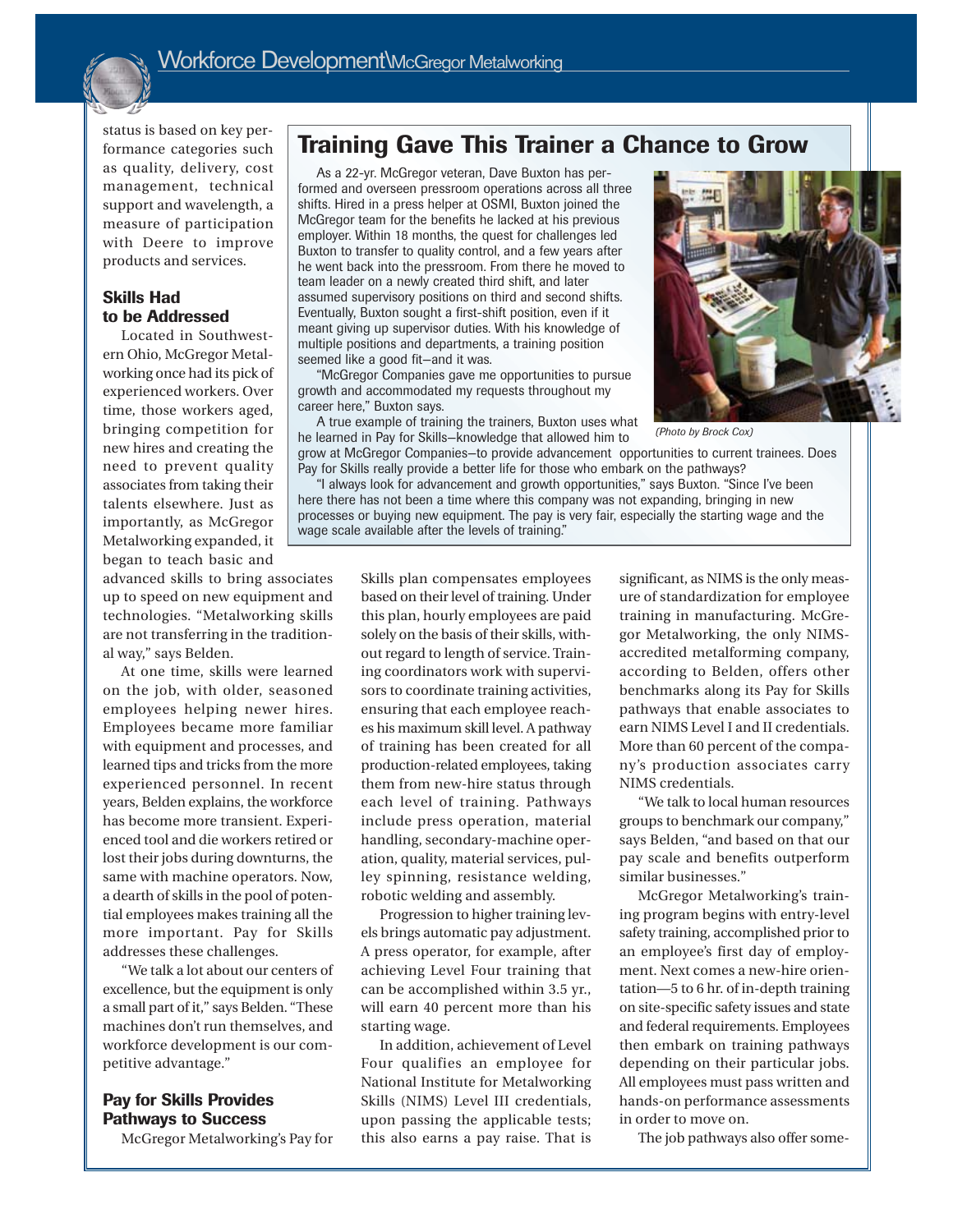

*Tod Kuss performs maintenance on a robotic manipulator at OSMI Engineering. (Photo by Brock Cox)*

thing unique in manufacturing—college credits. Graduates of the company's Pay for Skills program receive 40 credit hours, to be used toward an Associate of Technical Studies certificate or a degree in Manufacturing Operations at nearby Clark State Community College.

#### **Training Staff Provides Individual Instruction**

While McGregor Metalworking embraces employee training and workforce development, many other companies shy away from the practice, fearful of spending time and money on employees only to see them take their valuable companypaid skills and head elsewhere. That is the wrong approach.

"The one thing worse than training someone and having him leave is not training someone and having him stay," says Roger Sigman, one of two full-time training coordinators at McGregor Metalworking.

Sigman and Dave Buxton, the firm's other training coordinator and a special projects manager, handle Pay for Skills training for some 50 employees, primarily at the Morgal and Rose City facilities. As training coordinator, Buxton provides training in his area of expertise, metal-stamping presses, as well as satellite processes. In press operator training, Pay for Skills begins with an introduction to the process, including how the pathways and levels work,

how pay rises with each training level achieved and how trainees can accomplish skill-level increases.

"From there we allot about an hour per week per student for formalized training," Buxton explains.

Trainers work with trainees until each lesson has been mastered—no one fails.

"Training start and finish lines are the same," Buxton says, "but the time taken to reach the finish line can differ for each associate."

Adds Jeff Powell, Ohio Stamping & Machine general manager and one of the developers of McGregor Metalworking's Pay for Skills program, introduced in the mid-1980s: "As associates climb the training ladder, our Pay for Skills program ensures that everyone is trained to the same level of expertise and performs tasks in the same manner."

Completion of Level One Pay for Skills training is a requirement for employment, but associates don't have to continue with succeeding levels.

"We strongly urge associates to continue the training," says Sigman. "Refusing to participate is factored into retention decisions, and carries greater weight than seniority."

Why would associates abandon training and forgo the opportunities it provides?

"Some associates are intimidated by the educational process," says Powell. "They fear formal education and testing, and fear failure. We explain that with our system you can't fail."

Pay for Skills demands commitment on the part of the associate, and the company continuously shows its commitment, even in tough times.

"2009 was a terrible year for manufacturing and a terrible year for us," recalls company chairman Dan McGregor. Noting that in 2009 the company did not realize a profit, McGregor says that it invested 9025 hours in training at a cost of about \$175,000.

"We had to reduce staff," McGregor continues, "but we still invested in our remaining associates when manufacturers were just cutting. We made sure we were ready for 2010 and beyond."

McGregor, in fact, was ready for 2010, and the investment in associates has been remarkable. Consider that in 2009, the company had 223 employees. By 2011 the roster had expanded to 353.

#### **Workforce Development Pays Dividends**

The benefits of a higher-skilled workforce has boosted business at McGregor Metalworking, and proved that training and success go hand-inhand.

"For years we have been making parts for one of our fitness-industry customers," says Dan McGregor. "In 2008, some of our associates visited the customer's facility and witnessed construction of a treadmill frame, and learned how to produce the assembly more efficiently. Over the course of 18 months we worked with that customer to redesign the treadmill base as a weldment rather than as several parts bolted together. Normally, to produce this assembly we would have stamped parts at Ohio Stamping & Machine and Morgal, and transfer the parts to Rose City for welding. The redesign, however, consisted of more than 50 parts and a final assembly weighing 140 lb. So



*"As associates climb the training ladder, our Pay for Skills program ensures that everyone is trained to the same level of expertise and performs tasks in the same manner," says Jeff Powell, general manager of Ohio Stamping & Machine and one of the developers of McGregor Metalworking's Pay for Skills program.*